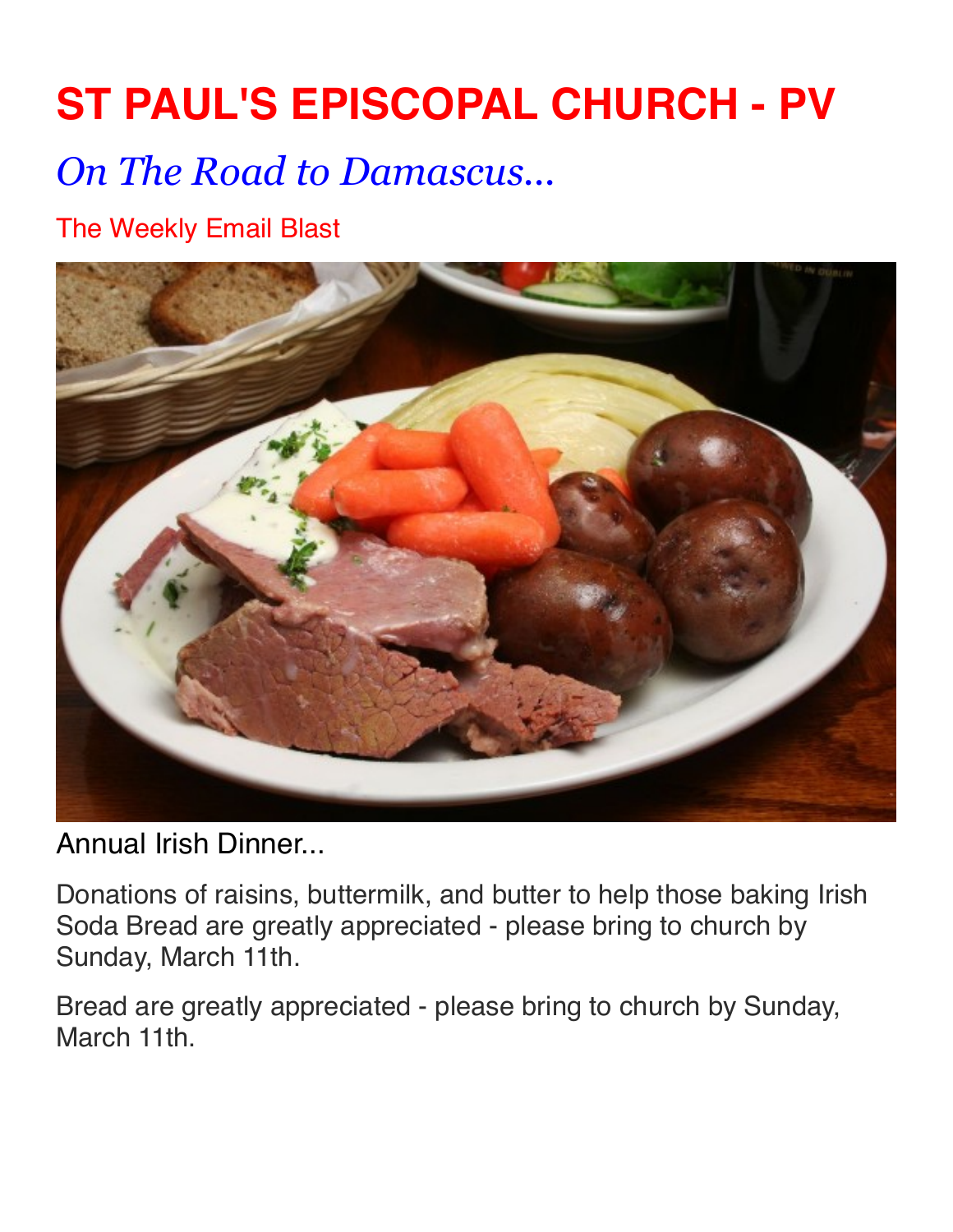Cookies donated to the Irish Dinner may be brought to the parish hall on Saturday, March 17th in the the morning/afternoon. The dinner is from 4:30 - 7:00 PM. See y'all there!



## Meetings...

Vestry is at 7:00 PM on Monday, March 12th. All vestry members please plan to attend. Many thanks!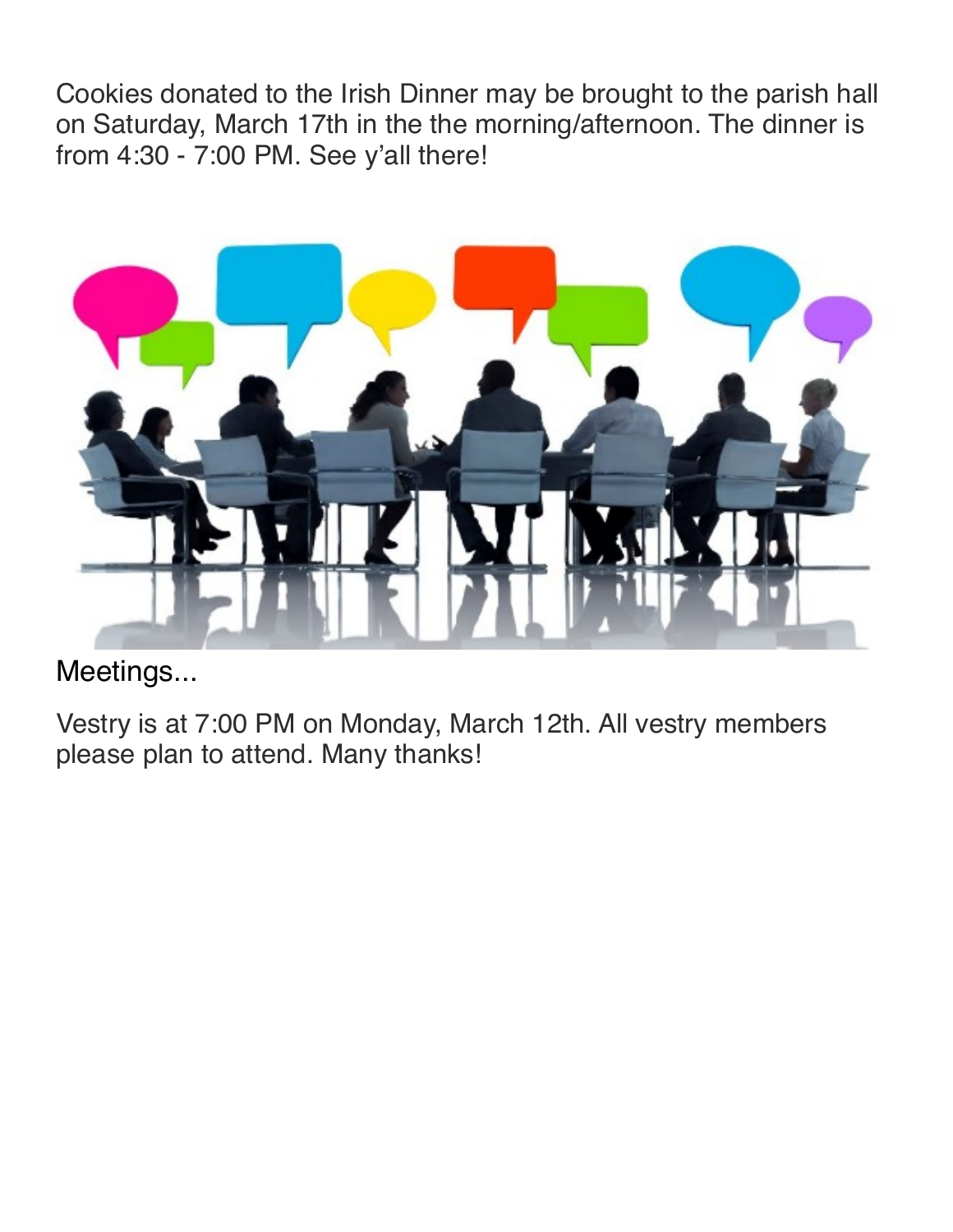

Palm crosses are available for sale before Sunday, March 18th. Please contact Barb Haight or Nancy Adams to place your reservation, with cash or check payable to St. Paul's Episcopal Church due at the time of your order. The cost is \$10 per item, and they will be available for pickup at church on Palm Sunday, March 25th. Thank you!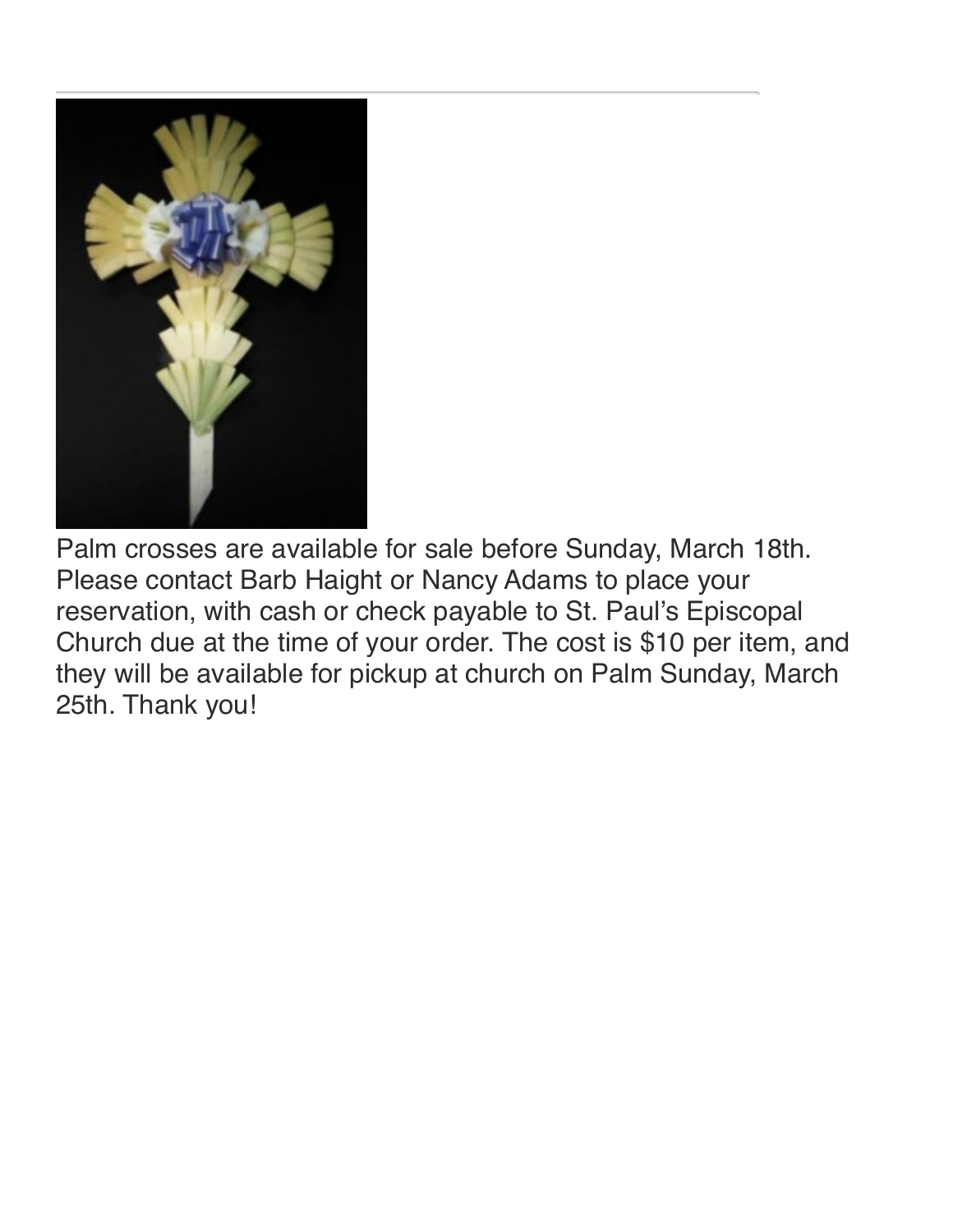

## **For those celebrating birthdays & anniversaries:**

Vincent DeMarco Babs Wilcox Corin Kutner

Rick and Linda Harris